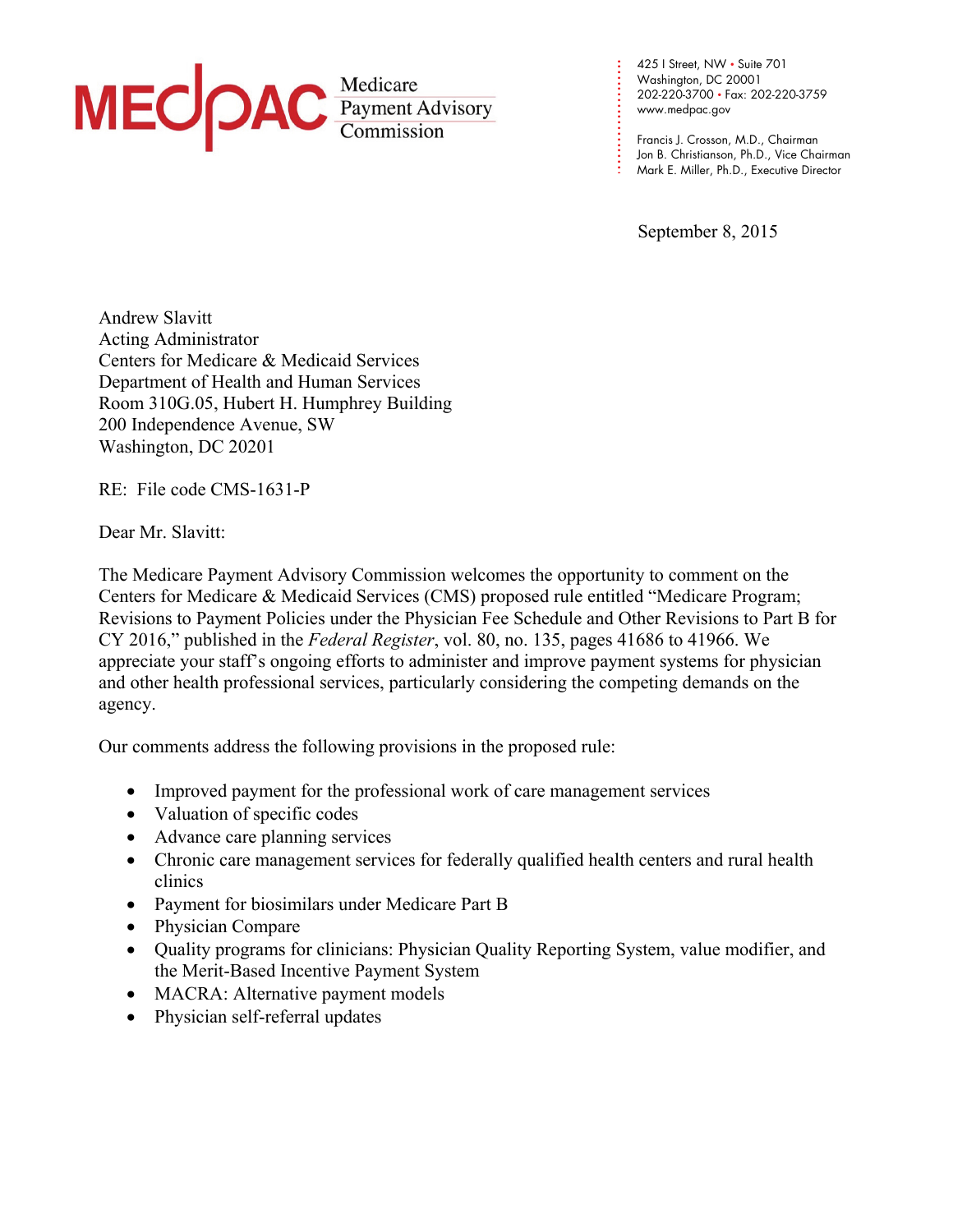#### **Improved payment for the professional work of care management services**

In the proposed rule, CMS reiterates its commitment to supporting primary care and its recognition that care management is one of the critical components of primary care that contributes to better health for individuals and reduced expenditure growth. CMS notes that because the current evaluation and management (E&M) codes in the fee schedule for physicians and other qualified health professionals (PFS) were designed with an overall orientation toward discrete services and procedures that have a definite beginning and end, those E&M codes may not reflect all the services and resources involved with furnishing certain kinds of care, particularly ongoing, comprehensive, coordinated care management for a panel of patients.

With the goal of improving the valuation of care management within Medicare's statutory structure for the PFS, the proposed rule—while not including specific proposals on the topic requests stakeholder comments to assist CMS in developing proposals for rulemaking in 2016. In particular, CMS requests comments on whether the fee schedule should have codes that could be used in addition to, not instead of, the current E&M codes to recognize the different resources (particularly in cognitive work) specific to primary care and other cognitive specialties involved in delivering broad-based, ongoing treatment, beyond those resources already incorporated in the existing E&M codes.

#### *Comment*

The Commission is concerned that the fee schedule provides inadequate support and is an ill-suited payment mechanism for primary care particularly and cognitive care more generally. Because of those concerns, the Commission recommended that Congress extend the primary care add-on payment using a per beneficiary payment mechanism. The Commission also supported the establishment of the chronic care management (CCM) code since—like a per beneficiary payment—it is also a beneficiary-centered payment approach rather than a service-oriented approach. The Commission prefers those beneficiary-centered approaches over the establishment of additional E&M codes that attempt to pay for each distinct care coordination activity.

# *The fee schedule provides inadequate support for primary care*

The Commission shares CMS's concern about the current state of support for primary care. Primary care is essential for creating the coordinated health care delivery system of the future, but the Medicare fee schedule undervalues primary care relative to procedurally oriented care. Even though the relative payment for primary care services under the fee schedule has increased over the last decade, compensation for primary care practitioners is still substantially less than that of other specialties. For example, compensation in 2012 for nonsurgical procedural specialties (such as cardiology, dermatology, gastroenterology, and pulmonary medicine) and for radiology were on average \$475,000 and \$469,000, respectively, more than double that of the \$222,000 average for primary care specialties. Disparities in compensation could deter medical students from choosing primary care practice, deter current practitioners from remaining in primary care practice, and leave primary care services at risk of being underprovided.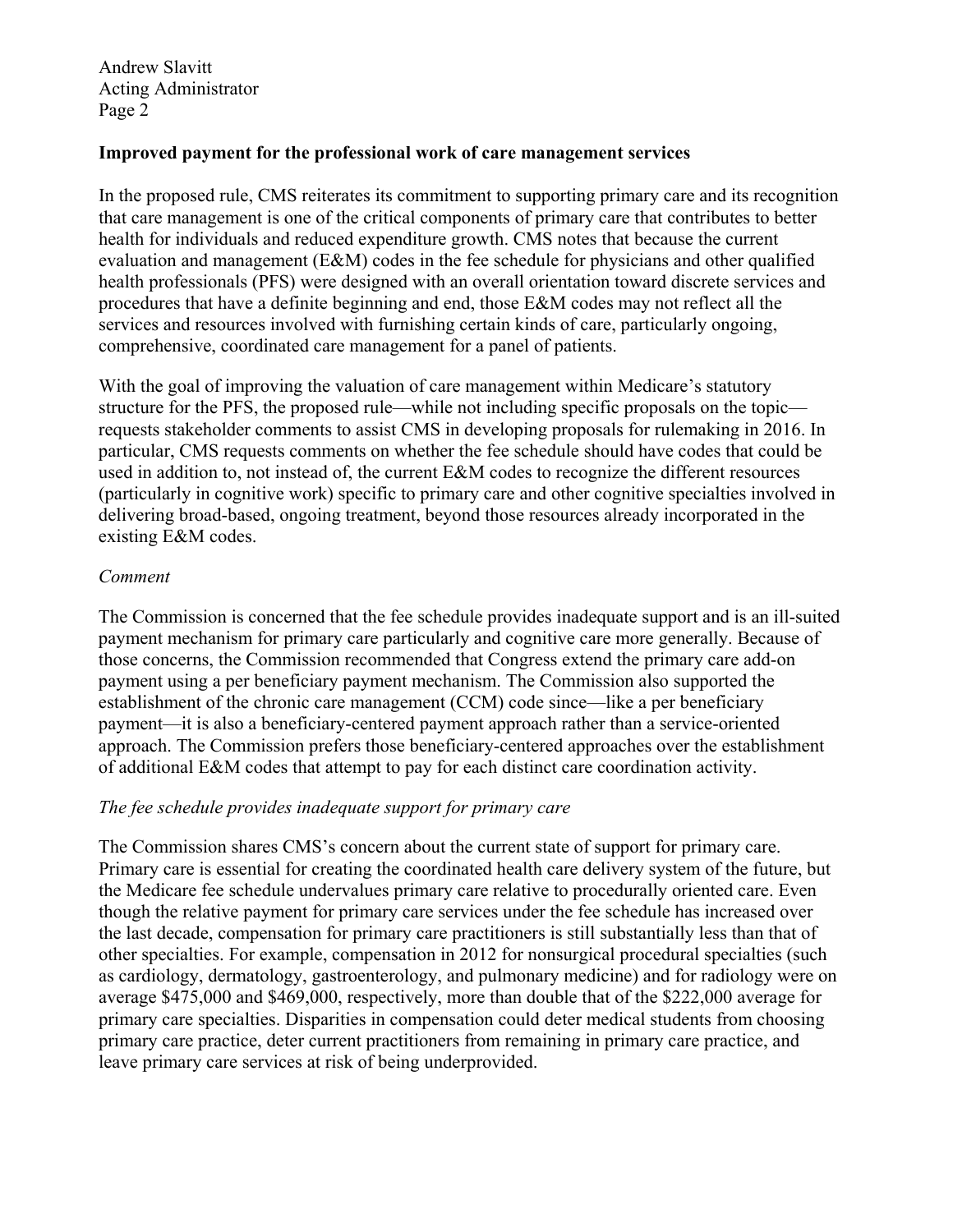1

#### *The fee schedule is an ill-suited payment mechanism for primary care*

The Commission has also become increasingly concerned that the fee schedule is an ill-suited payment mechanism for primary care. The fee schedule is oriented toward discrete services and procedures that have a definite beginning and end. In contrast, ideally, primary care services are oriented toward ongoing face-to-face and non-face-to-face care coordination for a panel of patients. Some patients in the panel will require the coordination of only preventive and maintenance services. Others will have multiple complex chronic conditions and will require extensive care coordination. The fee schedule is not well designed to support these behind-thescenes care coordination activities, and it is precisely these activities that will be crucial in the move to a more coordinated and efficient health care delivery system in the future.

#### *The Commission recommended a per beneficiary payment for primary care*

Because of the imbalance in the fee schedule and the need for care coordination, the Commission recommended that Congress extend the primary care add-on payment using a per beneficiary mechanism. The Commission was motivated by the expiration of the Primary Care Incentive Payment Program (PCIP)—a service-oriented payment program—at the end of this calendar year. Replacing PCIP with a per beneficiary payment could serve as another step in moving Medicare's payment for primary care from a service-oriented fee-for-service (FFS) payment approach toward a beneficiary-centered payment approach that encourages care coordination, including the nonface-to-face activities that are a critical component of care coordination.

# *The Commission prefers beneficiary-centered payment approaches rather than paying for each distinct care coordination activity*

The Commission is not supportive of creating additional E&M codes for each distinct care coordination activity. The transaction costs of submitting and processing claims for each activity would be administratively burdensome for practitioners and CMS. Moreover, it would incentivize practitioners to increase the volume of the activities with new codes rather than incentivizing the provision of the right balance of care coordination activities for providing efficient and highquality care. Instead of additional codes for new services, we believe CMS should pursue a per beneficiary payment mechanism for these kinds of services. Reimbursement paid through a per beneficiary payment provides practitioners with more flexibility to optimize the delivery of care. We also prefer the CCM code established by CMS, which—like the Commission's recommended per beneficiary payment—also provides a payment linked to a patient. The Commission views the CCM and the Commission's recommended per beneficiary payment as complementary.<sup>1</sup>

Our comments on additional E&M codes also represent our perspective on the discussion in the proposed rule about "Collaborative Care" for beneficiaries with common behavioral health conditions. Briefly, CMS describes "Collaborative Care" as care that is provided by a primary care team, consisting of a primary care provider and a care manager, who both work in collaboration with a psychiatric consultant, such as a psychiatrist. While the Commission is concerned about Medicare

<sup>&</sup>lt;sup>1</sup> See page 106 of Medicare Payment Advisory Commission. 2015. *Report to the Congress: Medicare Payment Policy*. Washington, DC: MedPAC.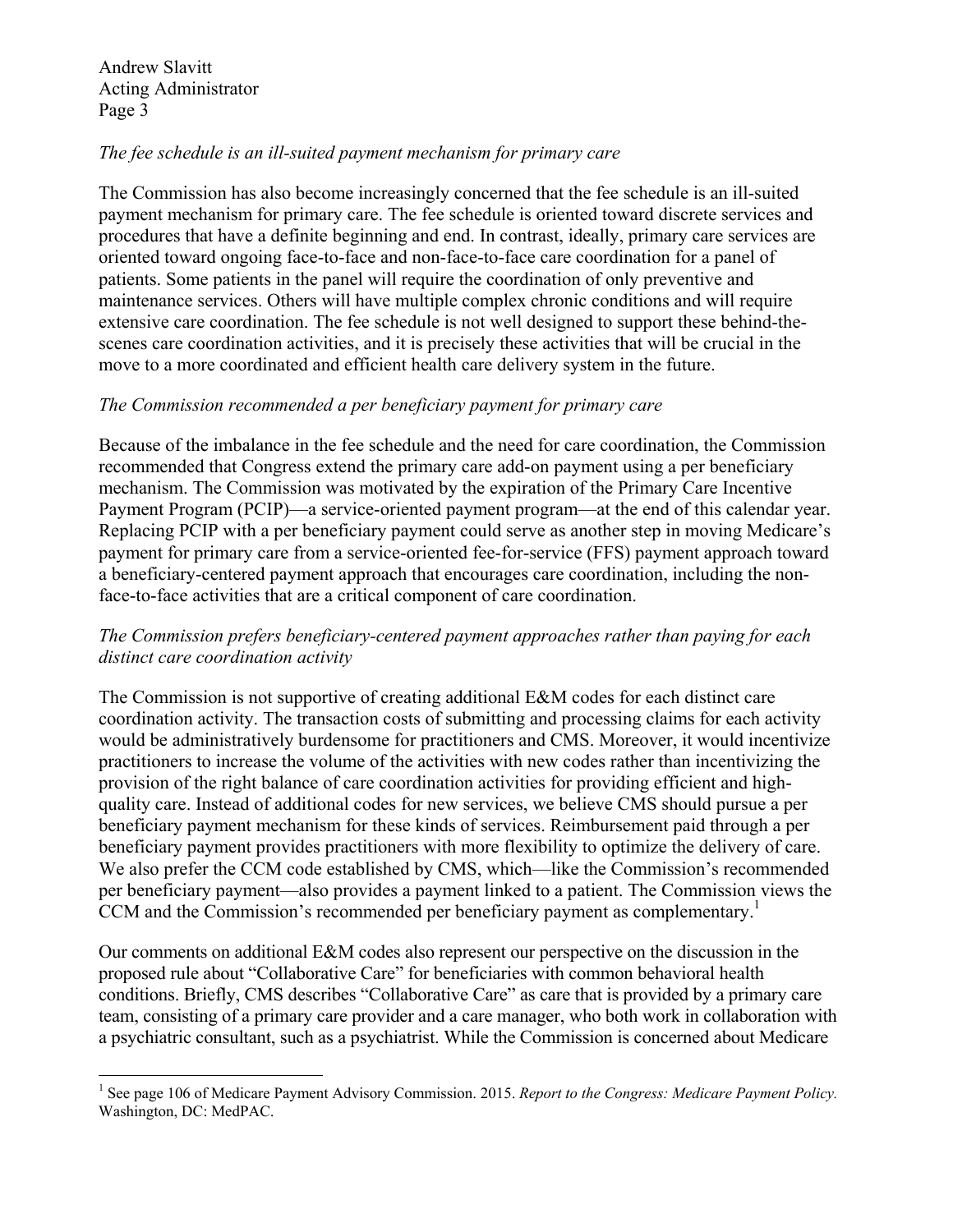beneficiaries with behavioral health conditions, and while the Collaborative Care model may prove to be a quality-improving and cost-effective option, the Commission prefers beneficiary-centered payment approaches that allow practitioners flexibility in addressing the needs of their patient population rather than payment approaches that are tied to a particular care model design. Therefore, as with our comments above on additional codes for E&M, the Commission prefers reimbursement to be paid in the form of a per beneficiary payment established by CMS.

# **Valuation of specific codes**

Under this section, CMS proposes changes to the relative value units (RVUs) for external beam radiation treatment services. The cost of the equipment used to deliver radiation treatment (a linear accelerator, or linac) is a key factor in determining the payment rates for these services. CMS calculates the equipment cost for a specific service by multiplying the assumed number of minutes it is used for each service by the per minute cost of the equipment. The per minute cost of the equipment is based on the equipment's estimated useful life, purchase price, and the number of hours per week that CMS assumes the equipment is used. CMS's default assumption for most types of equipment—including a linac machine—is that they are used 50 percent of the time that a physician's office is open for business, or 25 hours per week.

CMS proposes to increase the equipment use rate assumption for linac from 50 percent to 70 percent. The American Medical Association's (AMA's) Current Procedural Terminology (CPT) Editorial Panel introduced new codes for external beam radiation treatment services that replaced older codes, and the Relative Value Scale Update Committee (RUC) recommended values for these new codes. Under the previous CPT codes, CMS assumed that different types of linac machines were used to provide different types of radiation treatment. For the new CPT codes, however, the RUC has recommended that CMS assume that a newer type of linac is used to furnish all types of radiation treatment.

Under the prior assumption that the newer linac machine was only used for one type of radiation treatment, CMS estimates that this type of linac accounted for 45 million minutes of radiation treatment for all beneficiaries per year. Under the new assumption that the newer type of linac is used for all radiation treatment services, CMS estimates that this type of linac would account for 65 million minutes of radiation treatment per year. This represents a 45 percent increase in the total amount of time that the newer linac equipment is in use. To account for this increased use, CMS proposes to raise the equipment use rate assumption for this type of linac from 50 percent to 70 percent and to phase in this change over two years. The savings from this change would be budget neutral within the fee schedule. CMS believes that this proposed change in the use rate for this type of equipment is conservative because data from a staffing survey conducted by the American Society of Radiology Technicians support a use rate higher than 70 percent.

# *Comment*

Although we have not independently validated the data that CMS presents to support its proposed change, we agree in principle with CMS's proposal to increase the equipment use rate assumption for the newer type of linac. If practitioners increase (or decrease) their use of a particular type of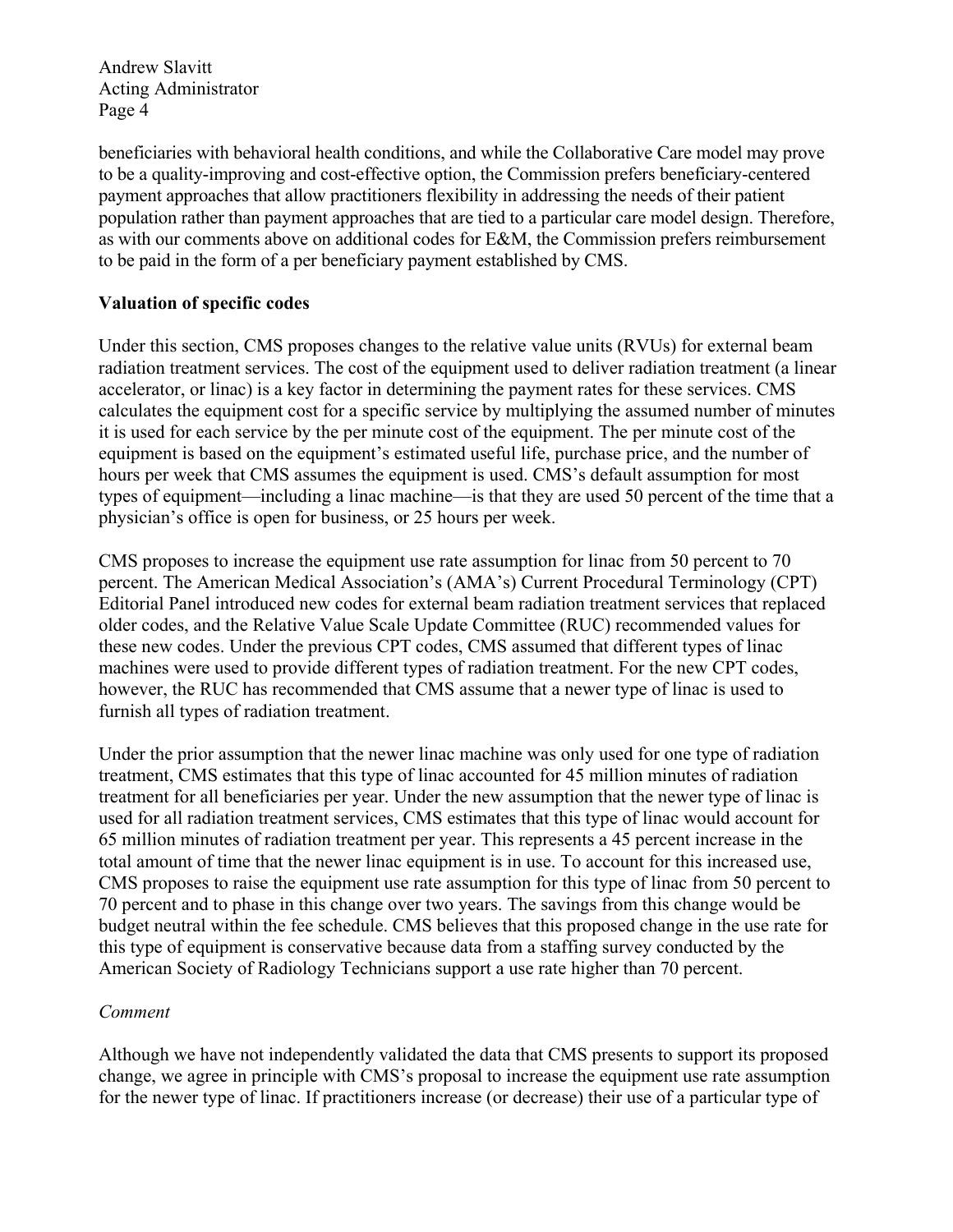equipment, the use rate assumption for that equipment item should also change. Ideally, CMS would use a normative standard for this assumption based on an expectation that efficient providers would not purchase expensive equipment unless they could use it at close to full capacity (i.e., at a rate higher than 70 percent). In the context of expensive diagnostic imaging equipment, we recommended that CMS adopt a normative standard in which providers are assumed to use these machines at close to full capacity. However, we recognize that CMS is required by statute to use "actual data" on equipment use to calculate RVUs, such as the data cited in the proposed rule.

# **Advance care planning services**

The Institute of Medicine (IOM) describes advance care planning as referring to the whole process of discussion of end-of-life care, clarification of values and goals, and embodiment of preferences through written documents and medical orders. The definition makes a distinction between advance care planning and advance directives (documents and medical orders written or completed by patients such as living wills) with advance directives making up one component of the broader concept of advance care planning. $^{2}$ 

For calendar year 2016, CMS is proposing to pay separately for advance care planning services by adopting two new physician-developed CPT codes created by the CPT Editorial Panel, valued by the Relative Value Scale Update Committee (RUC), and officially released by the AMA on January 1, 2015:

- CPT code 99497 for the first 30 minutes of face-to-face advance care planning with the physician or other qualified health professional and the patient, family member(s) and/or surrogate; and
- Add-on CPT code 99498 for each additional 30 minutes.

CMS also proposes to adopt the values RUC recommended for these codes (work RVUs, time, and direct physician expense inputs).

# *Comment*

1

Advance care planning may influence quality of care and patient and family satisfaction by allowing patients to maintain control of their care. Many people nearing the end of life may not be physically or mentally capable of making their own care decisions. If patients have not stated the kind of care they want in advance, care givers and family members may not be able to honor patients' preferences. Therefore, the Commission is supportive of separate payment for advance care planning services. Components of the service and documentation requirements should be established to ensure the effective and appropriate use of the services.

<sup>2</sup> Institute of Medicine 2014. *Dying in America: Improving quality and honoring individual preferences near the end of life.* Washington, DC, The National Academies Press.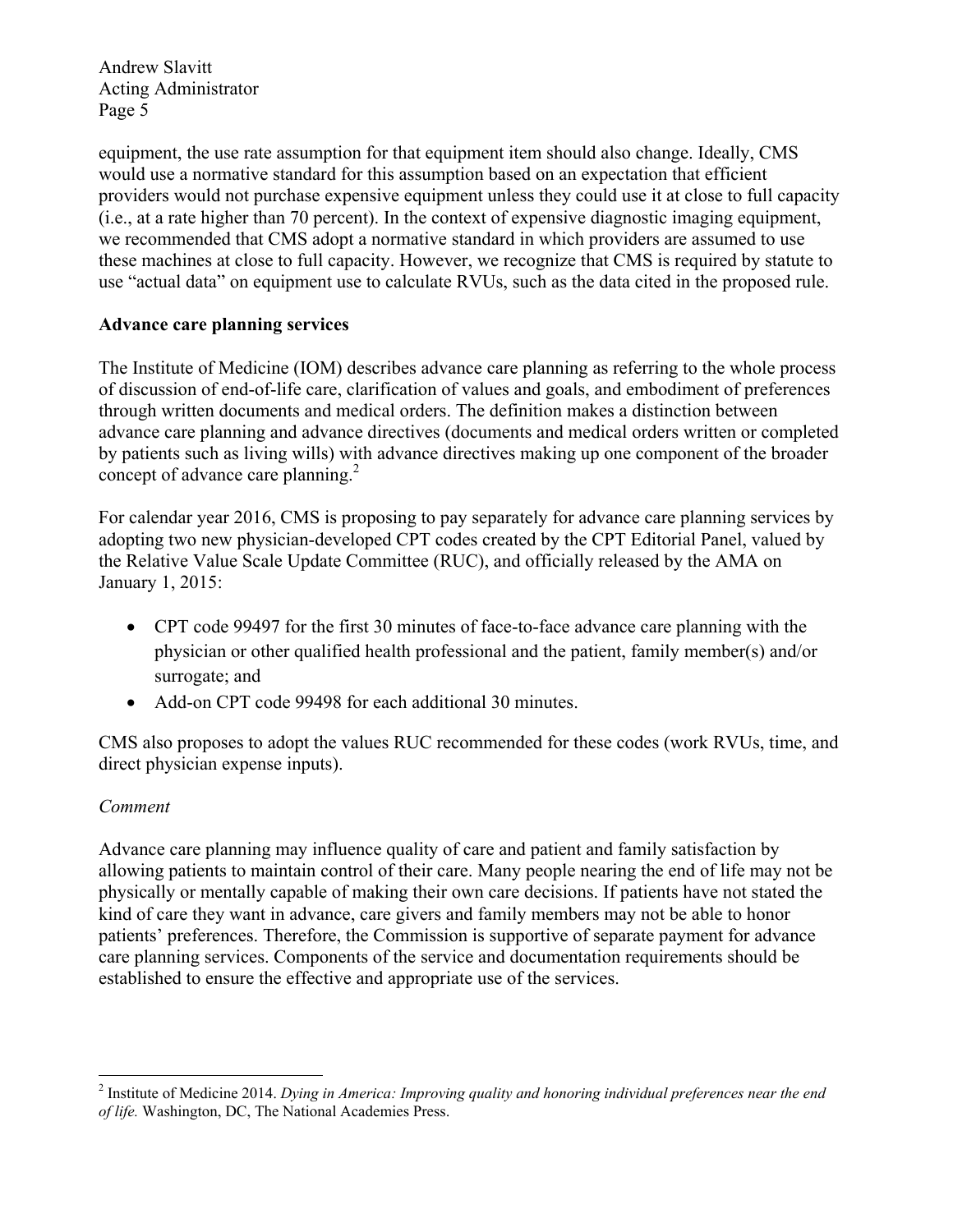#### **Chronic care management services for federally qualified health centers and rural health clinics**

CMS is proposing to allow federally qualified health centers (FQHCs) and rural health clinics (RHCs) to receive payment for CCM services. Generally, FQHCs and RHCs only bill through the FQHC and RHC payment systems and do not bill under the fee schedule, except in certain circumstances in which a service is not part of the FQHC or RHC benefit but is otherwise covered by Medicare.

A CCM code became payable under the fee schedule effective in 2015 for beneficiaries with two or more chronic conditions, and it covers 20 minutes of non-face-to-face services per month provided on behalf of the beneficiary. The provider billing for the CCM code must obtain beneficiary consent to bill for the code. Only one CCM code is payable per month per beneficiary.

CMS is proposing to add a payment to the per diem payment (for FQHCs) and the all-inclusive rate (for RHCs) when a FQHC or RHC provides CCM. The FQHC and RHC would not bill for the CCM code through the fee schedule but would receive the payment directly through the FQHC and RHC payment systems.

# *Comment*

The Commission strongly supports the development of payment models that further comprehensive primary care and chronic care management. However, we are concerned that the policy to permit FQHCs and RHCs to bill CCM services could result in higher spending for services already included in existing federal funding streams.

We raise two issues. First, existing Medicare payment and the Public Health Service Act grants for FQHCs may already contemplate the type of care coordination that is part of the CCM code. Second, CMS is proposing to have FQHCs and RHCs bill through their payment system for CCM services, which means that the additional spending does not trigger a budget-neutrality adjustment.<sup>3</sup> This is in contrast to the CCM provided through the fee schedule, which was subject to a budget-neutrality adjustment when the code was introduced.

The Medicare program currently pays for FQHCs and RHCs using a single encounter-based payment for a bundle of services. For FQHCs, CMS has stated in prior guidance that "The PPS is designed to reflect the cost for all the services associated with a comprehensive primary care visit, even if not all the services occur on the same day."<sup>4</sup> In addition, the regulations for FQHCs receiving Section 330 Public Health Service Act grants state that FQHCs must:

Provide the health services of the center so that such services are available and accessible promptly, as appropriate, and in a manner which will assure continuity of service to the residents of the center's catchment area.<sup>5</sup>

1

<sup>&</sup>lt;sup>3</sup> Under Section 1848(c)(2)(B)(ii)(II) of the Social Security Act, adjustments to the fee schedule's relative values cannot exceed \$20 million, which applies a budget-neutrality adjustment to new and revised codes under the fee schedule. 4

Centers for Medicare & Medicaid Services, Department of Health and Human Services. 2015. Specific payment codes for the federally qualified health center prospective payment system (FQHC PPS). April 1.

 <sup>42</sup> CFR 51c.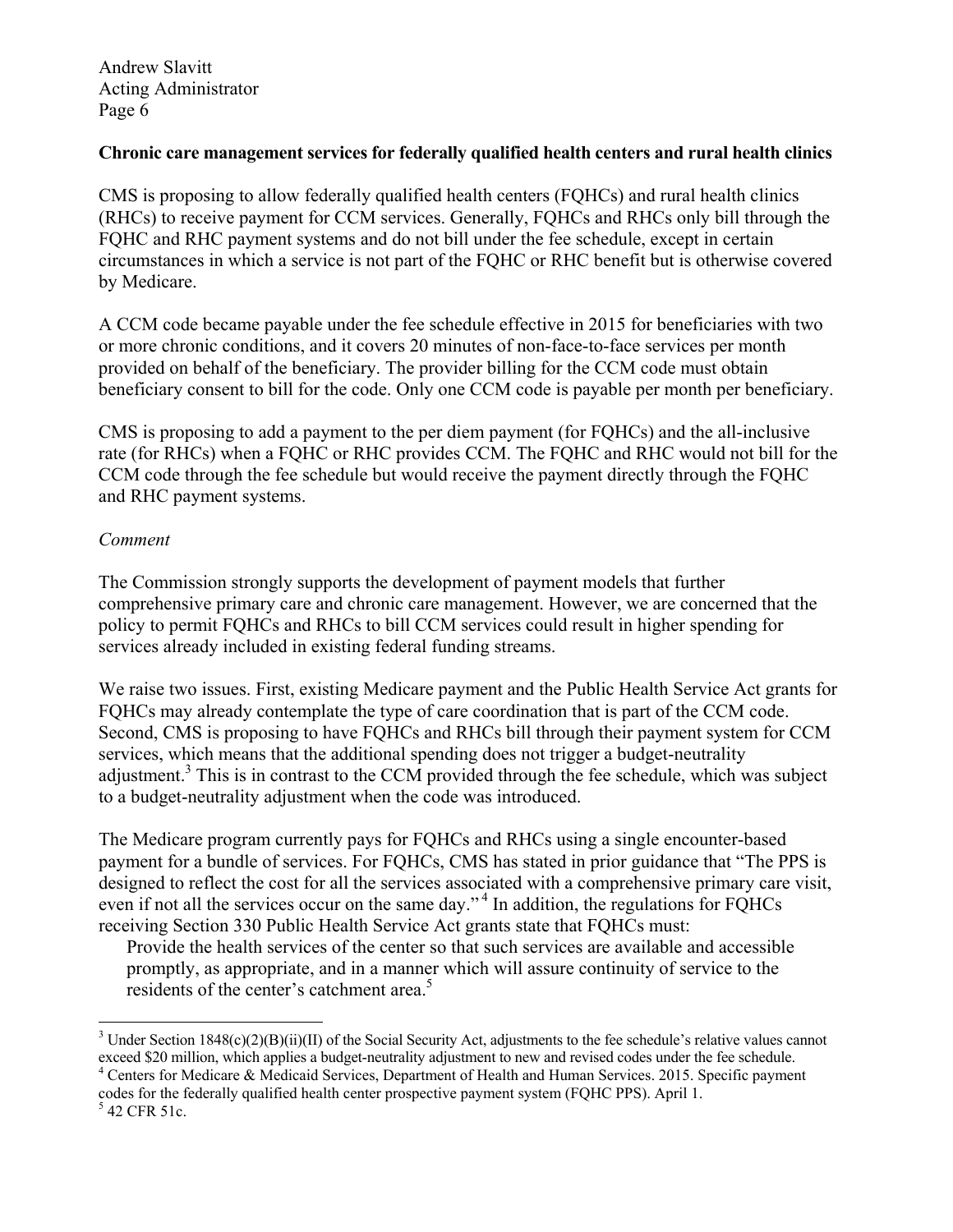These statements could be interpreted as indicating that FQHCs and RHCs receive payments that already contemplate the type of comprehensive chronic care services that the CCM code describes.

CMS is proposing to add the payments to the FQHC and RHC payment systems, which will not trigger a budget-neutrality adjustment. The CCM payments through the fee schedule are offset, while the CCM payments through FQHCs and RHCs are not offset. The increase in spending is material: CMS estimates that the proposal would increase spending by \$2 billion over the next 10 years, with \$0.5 billion in beneficiary spending and \$1.5 billion in Medicare spending.

# **Payment for biosimilars under Medicare Part B**

The NPRM discusses how the average sales price (ASP) payment system will handle biosimilar products. CMS proposed that all biosimilar products that rely on a common reference product's biologics license application under the Food and Drug Administration's (FDA's) approval process will be grouped into the same billing code and receive the same payment rate. This means that all biosimilar products associated with a particular reference product will be paid under a single billing code and receive a payment equal to 100 percent of the weighted average ASPs for the biosimilar products plus a constant dollar add-on equal to 6 percent of the reference product's ASP. This proposal does not address payment for the reference biologic. The reference biologic would remain in its own billing code and continue to be paid 106 percent of its own ASP.

For a product to obtain FDA approval as a biosimilar, the product must be shown to be highly similar to the reference product (notwithstanding minor differences in clinically inactive components) and have no clinically meaningful differences from the reference product in terms of safety, purity, and potency. To obtain FDA approval as a biosimilar, the manufacturer must demonstrate biosimilarity based on data from analytical studies, animal studies, and a clinical study or studies, unless FDA determines some of these components are unnecessary in the case of a particular product.

# *Comment*

The Commission believes that Medicare should pay similar rates for similar care. With respect to biosimilar products, this principle may suggest paying the reference biologic and the biosimilar products under the same billing code. (This would mean Medicare's payment to the physician would be the same for the reference biologic and biosimilar products and be equal to ASP plus 6 percent determined based on the combined sales for both the reference and biosimilar products). Such an approach may have several benefits that merit consideration.

Reference biologics receive patent protection and 12 years of exclusivity before a biosimilar can enter the market, during which time the reference biologic faces little price competition. Once the patent and exclusivity periods elapse, competitive biosimilar manufacturers are able to enter the market facing less risk than the reference biologic manufacturer and able to produce a similar product at lower cost. Once a biosimilar enters the market, paying the biosimilar and the reference biologic the same rate would be expected to spur more price competition than paying each of these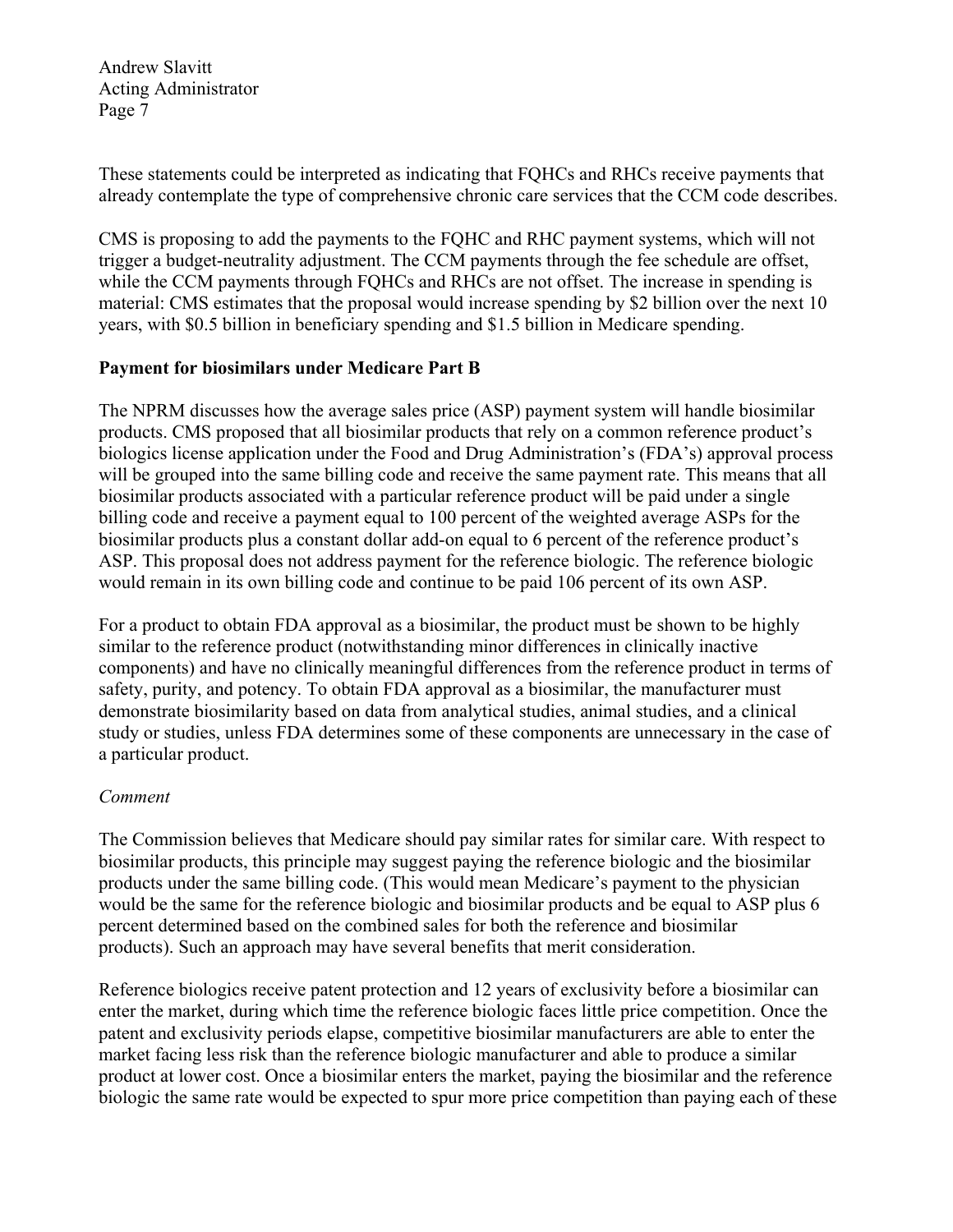products separate rates. Under a single payment rate, the biosimilar and reference products would all face the same incentive to compete based on price and quality and generate the best price for beneficiaries (who are liable for 20 percent cost sharing for Part B drugs) and taxpayers. The effect of including the reference product and biosimilars in a single billing code was considered by the Congressional Budget Office in 2008 when they estimated that an abbreviated approval process for biosimilars would generate more savings if the reference product and biosimilars were assigned to the same Medicare Part B billing code rather than separate billing codes.<sup>6</sup>

However, it appears that CMS may not currently have the statutory authority to pay the reference biologic under the same billing code as biosimilar products. Instead, CMS has proposed paying all biosimilar products associated with a particular reference product at the same rate (that is, paid for under a single billing code at a rate equal to 100 percent of the weighted average ASP for the biosimilars plus a constant dollar add-on equal to 6 percent of the reference product's ASP).

From the perspective of paying similar rates for similar care, we believe that CMS's proposal to pay the same rate for all biosimilars associated with a specific reference product is reasonable. If multiple biosimilar products exist for a particular reference biologic, each biosimilar product would have obtained FDA approval as being highly similar to the reference biologic. Using a constant dollar add-on based on the reference product for the biosimilars' payment helps put the biosimilars and reference product on similar competitive footing. Of course, the physician would continue to be responsible for the selection and administration of the biologic and would continue to decide which product is appropriate for a given patient.

Putting all biosimilars in the same billing and payment code would be expected to spur more price competition among biosimilars than if each biosimilar received its own billing and payment code. As a result, CMS's proposal would be expected to lead to lower prices, which would mean a better price for beneficiaries and taxpayers, as well as potentially greater access to these products. The proposal may also lay the ground work to consider including the reference biologic and biosimilars in the same billing and payment code in the future as discussed above.

There have been concerns raised by the industry that moving to a single code for biosimilars will undercut the willingness of biosimilar manufacturers to enter the market. The Commission strongly supports the development of a biosimilar market. Pharmaceutical prices are expected to increase, making the Medicare program less sustainable and straining beneficiary resources – a competitive biosimilar market is vital. Because the market for many reference biologics is large, biosimilar manufacturers would be expected to have a strong incentive to produce a lower cost product in order to capture profitable market share from the reference biologic. And the biosimilar manufacturers will face less risk (than the reference manufacturer) in bringing their products to market. These basic market dynamics would be expected to result in biosimilar manufacturers being willing to enter the market.

Nonetheless, some of the biosimilar manufacturers argue that the upfront costs of a biosimilar are so high that forcing them to compete with other biosimilars via a single billing code will undercut

<u>.</u>

<sup>6</sup> Congressional Budget Office. 2008. Budget options, volume one: Health care.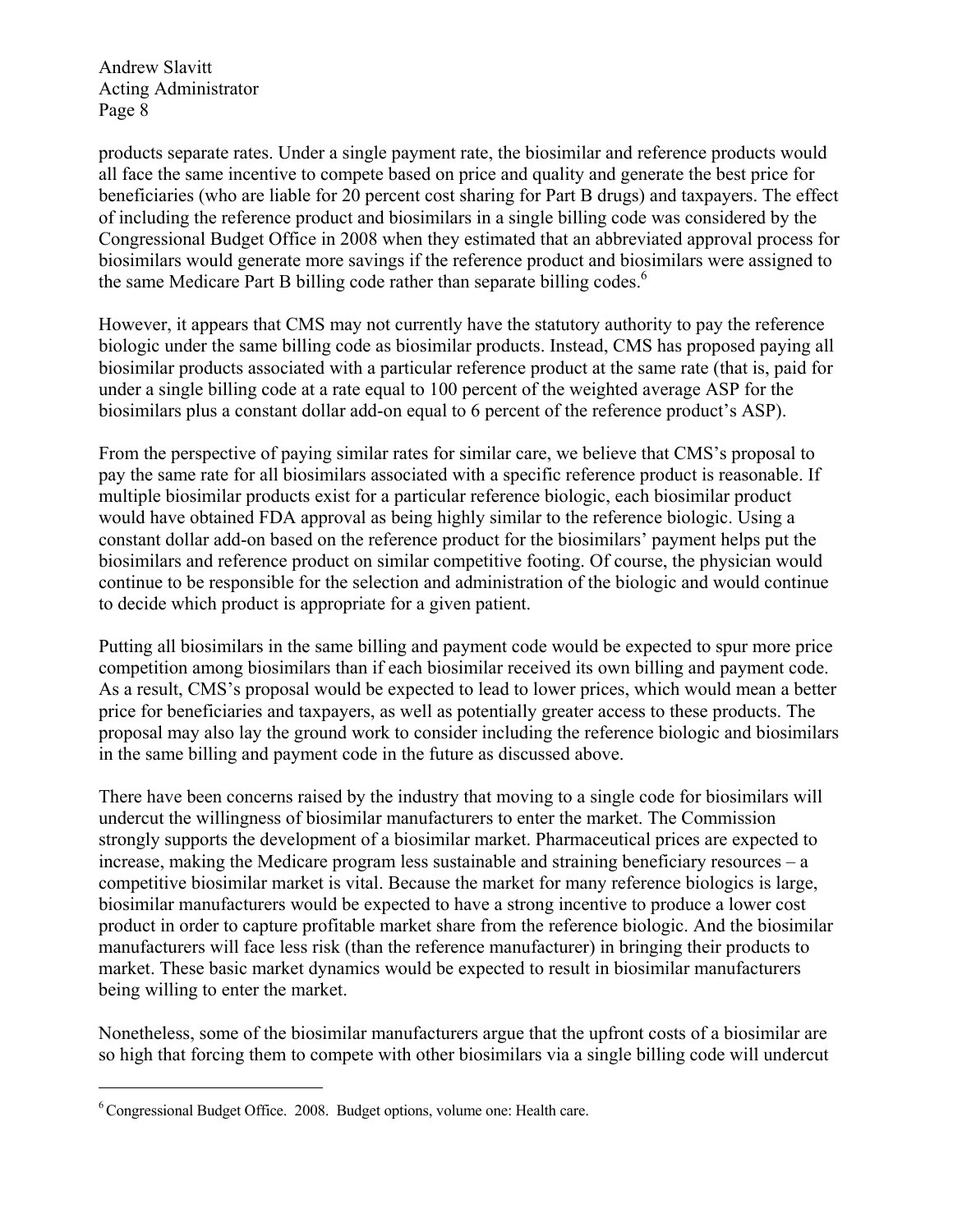the development of this market. In other words, separate billing codes will artificially keep prices higher than they otherwise would be under a single billing code. And in turn, these higher prices will encourage biosimilars to enter the market. The Commission believes that this argument – price protections will lead to stronger competition – is unsupported by a fact base and thus should be considered only if the biosimilar industry can present credible evidence regarding how their market is fundamentally different than other markets. Such evidence would be greatly strengthened if all biosimilar manufacturers were willing to be transparent about the costs and expected revenues associated with bringing their biosimilar products to market.

Finally, some stakeholders contend that there are benefits to being able to track which biosimilar product was given to a particular beneficiary through separate Healthcare Common Procedure Coding System (HCPCS) codes in administrative claims data for the purposes of monitoring adverse events. FDA tracks adverse events through the FDA's Adverse Events Reporting System, which relies on reports from manufacturers, providers, and patients. To complement this approach, the FDA is developing the Sentinel System to allow the agency to request information from data partners (such as academic medical centers, health care systems with electronic health records, and federal partners such as CMS, the Department of Veterans Affairs, and the Department of Defense) to evaluate potential safety. If the Secretary concludes that Medicare claims data identifying biosimilars could be helpful to supplement these efforts, we believe CMS could develop a way that would distinguish these products on claims without the creation of separate HCPCS codes (e.g., through reporting of this information via National Drug Codes (NDCs), modifiers, or other claims fields).

# **Physician Compare**

Presently, Physician Compare contains providers' names and contact information, education and training, certification and specialty information, whether the provider accepts assignment, and whether the physician satisfactorily reported for the purposes of the electronic health record (eHR) payment adjustment or the Physician Quality Reporting System (PQRS) payment adjustment. Additional detail on the specific quality measures for large physician groups who use one of the PQRS reporting mechanisms is available through a separate downloadable file.

In this rulemaking, CMS is proposing to add a check mark indicating whether a clinician has received an upward adjustment through the value-based payment modifier, starting with the 2016 reporting year. CMS has also requested comments about adding additional data in the future to the Physician Compare website, including Open Payments information (financial relationships between physicians and health care manufacturing companies), all quality measures that clinicians can report through the various PQRS methods, payment and utilization data, and Medicare Advantage (MA) network information as well as MA quality.

# *Comment*

The Commission supports making the quality measures that clinicians report to CMS public in an easily accessible way. However, we agree with CMS's concern that too many measures on Physician Compare without context may mislead consumers seeking information to help them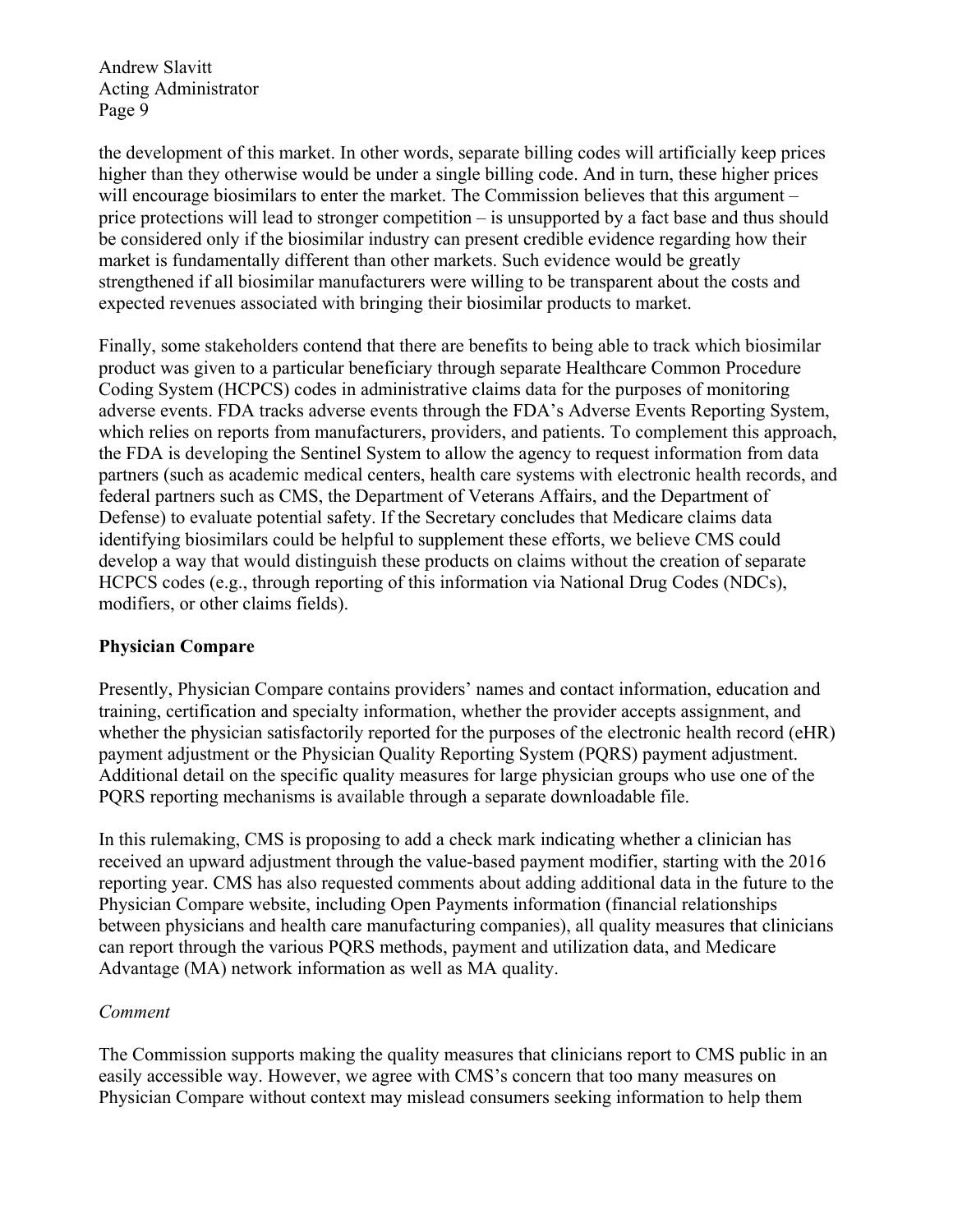choose a provider. We support CMS's stated intent to study which kinds of information help beneficiaries make choices about their clinician and to use the findings to help guide the information that is included on the Physician Compare website.

We also support CMS linking to the Open Payments data from the individual Physician Compare web pages and also providing a link to the spending and volume data. Providing information through Physician Compare about which providers are in MA networks could also be of high value to beneficiaries. However, CMS should only do so if they can ensure that it reflects accurate information available regarding physician participation in MA plans.

# **Quality programs for clinicians: Physician Quality Reporting System, value modifier, and the Merit-Based Incentive Payment System**

Under current law, CMS oversees three key quality measurement programs for physicians and other health professionals: PQRS, the value-based payment modifier (value modifier), and payment adjustments for the meaningful use of electronic health records (eHR meaningful use). In this NPRM, CMS is proposing policies for the 2018 value modifier and the 2018 PQRS payment adjustment, which will both be based on 2016 reporting, hence their inclusion in this rule.<sup>7</sup>

*PORS:* Under current law, eligible professionals who do not satisfactorily report under the PQRS will receive a payment adjustment of  $-2$  percent beginning in 2015, through 2018.<sup>8</sup> To avoid a payment adjustment in 2018, eligible professionals must submit data on nine PQRS measures in 2016, covering at least three of the National Quality Strategy domains. If fewer than nine measures apply to an eligible professional, they must report on the measures that apply to them for more than 50 percent of their patients.

Presently there are six different ways clinicians can report PQRS measures: claims, qualified registry, eHR (direct eHR products and eHR data submission vendor products), the Group Practice Reporting Option (GPRO) web interface, certified survey vendors (for the Consumer Assessment of Healthcare Providers and Systems (CAHPS) for PQRS survey), and qualified clinical data registries (QCDRs).

In this rulemaking, CMS outlines:

- a clarification of the definition of *eligible professional* for the purposes of PQRS;
- the requirements for qualified registries and OCDRs;
- the process for successfully reporting in 2016 to avoid the 2018 payment adjustment;
- the addition of a CAHPS beneficiary survey for large groups reporting through the GPRO;
- a call for PQRS measures; and
- additions, deletions, and changes to the measure set for PQRS.

<sup>&</sup>lt;u>.</u>  $<sup>7</sup>$  Eligible professionals who do not meet the meaningful use of electronic health record standard will receive a payment</sup> adjustment of  $-2$  percent in 2016 and at least  $-3$  percent in 2017 and 2018 (and could reach  $-4$  percent in 2018).

<sup>&</sup>lt;sup>8</sup> In 2018, the individual payment adjustments under meaningful use, PQRS, and the value modifier will be phased out, in preparation for the Merit-Based Incentive Payment System (MIPS) payment adjustments to start in 2019.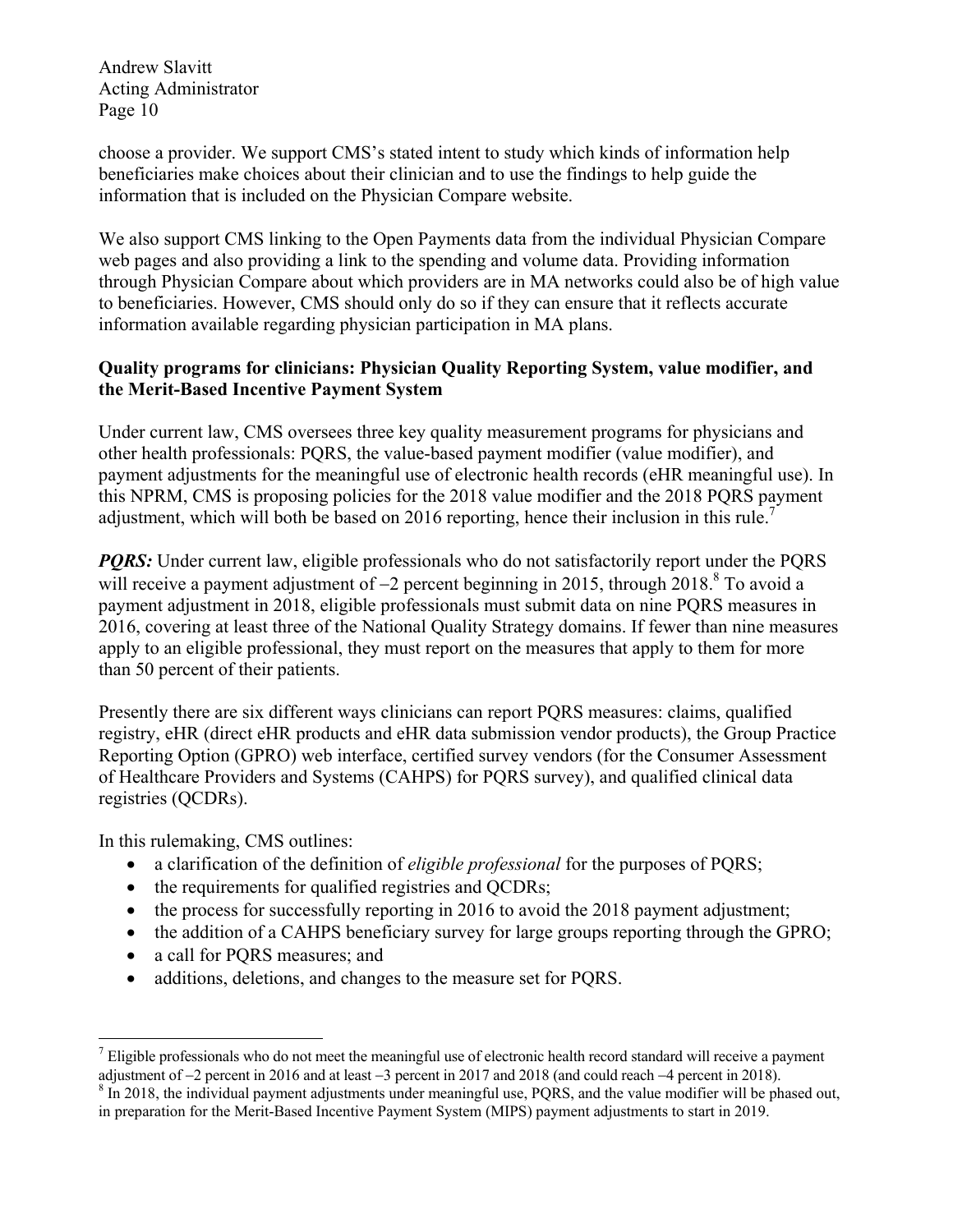1

*Value modifier:* Current law requires that CMS develop and apply a value-based payment modifier (value modifier) to individuals billing under the fee schedule. This value modifier must adjust fee schedule payments for each clinician based on the quality of care provided to Medicare beneficiaries as compared with the cost of that care. By law, the value modifier first applied to payments in 2015, and using a phased approach starting with the largest physician practices, will apply to all physicians and groups of physicians in 2017.

In this rule, CMS lays out proposed rules for the 2018 value modifier.<sup>9</sup> Specific proposals include:

- clarification of the group size calculation;
- exclusion of non-clinical professionals from the value modifier;
- clarification of policy in situations where eligible professionals also participate in an accountable care organization or Innovation Center model;
- establishing thresholds for the maximum positive and negative value modifier adjustments in 2018; and
- other technical changes to the cost and quality components of the 2018 value modifier calculation.

The value modifier is calculated in two steps for each clinician or group at the tax identification number level. First, an eligible professional must successfully report on a minimum number of quality measures through PQRS. Those who do not successfully report through PQRS are subject to an automatic negative payment adjustment under the value modifier (in addition to the PQRS penalty).

| Table 1. Measures included in the value modifier |                                                                                    |  |  |  |
|--------------------------------------------------|------------------------------------------------------------------------------------|--|--|--|
| <b>Quality</b><br>measures                       | The PQRS measures reported by the clinician                                        |  |  |  |
|                                                  | Patient experience (CAHPS measures)                                                |  |  |  |
|                                                  | Claims-calculated measure: all-cause readmissions                                  |  |  |  |
|                                                  | Claims-calculated measure: potentially preventable admissions (acute conditions)   |  |  |  |
|                                                  | Claims-calculated measure: potentially preventable admissions (chronic conditions) |  |  |  |
| Cost<br>measures                                 | Per capita costs: all beneficiaries                                                |  |  |  |
|                                                  | Per capita costs: beneficiaries with diabetes                                      |  |  |  |
|                                                  | Per capita costs: beneficiaries with coronary artery disease                       |  |  |  |
|                                                  | Per capita costs: beneficiaries with chronic obstructive pulmonary disease         |  |  |  |
|                                                  | Per capita costs: beneficiaries with heart failure                                 |  |  |  |
|                                                  | Medicare spending per beneficiary (MSPB)                                           |  |  |  |

Note: PQRS (Physician Quality Reporting System). CMS may elect to not use some measures for certain clinicians if there are insufficient numbers. Only large groups must report the CAHPS measures.

Clinicians who do successfully report PQRS measures then move to the cost and quality tiering process (based on the measures in Table 1). The quality and cost measures are risk adjusted, and there is an attribution process for the claims-based measures. Clinicians' value modifiers are calculated based on their performance relative to others in the same specialty.

<sup>&</sup>lt;sup>9</sup> CMS proposes that in 2018 all physicians, nurse practitioners, clinical nurse specialists, physician assistants, and certified registered nurse anesthetists be subject to the value modifier. Practitioners outside of these categories (e.g., therapists) would not be subject to the value modifier.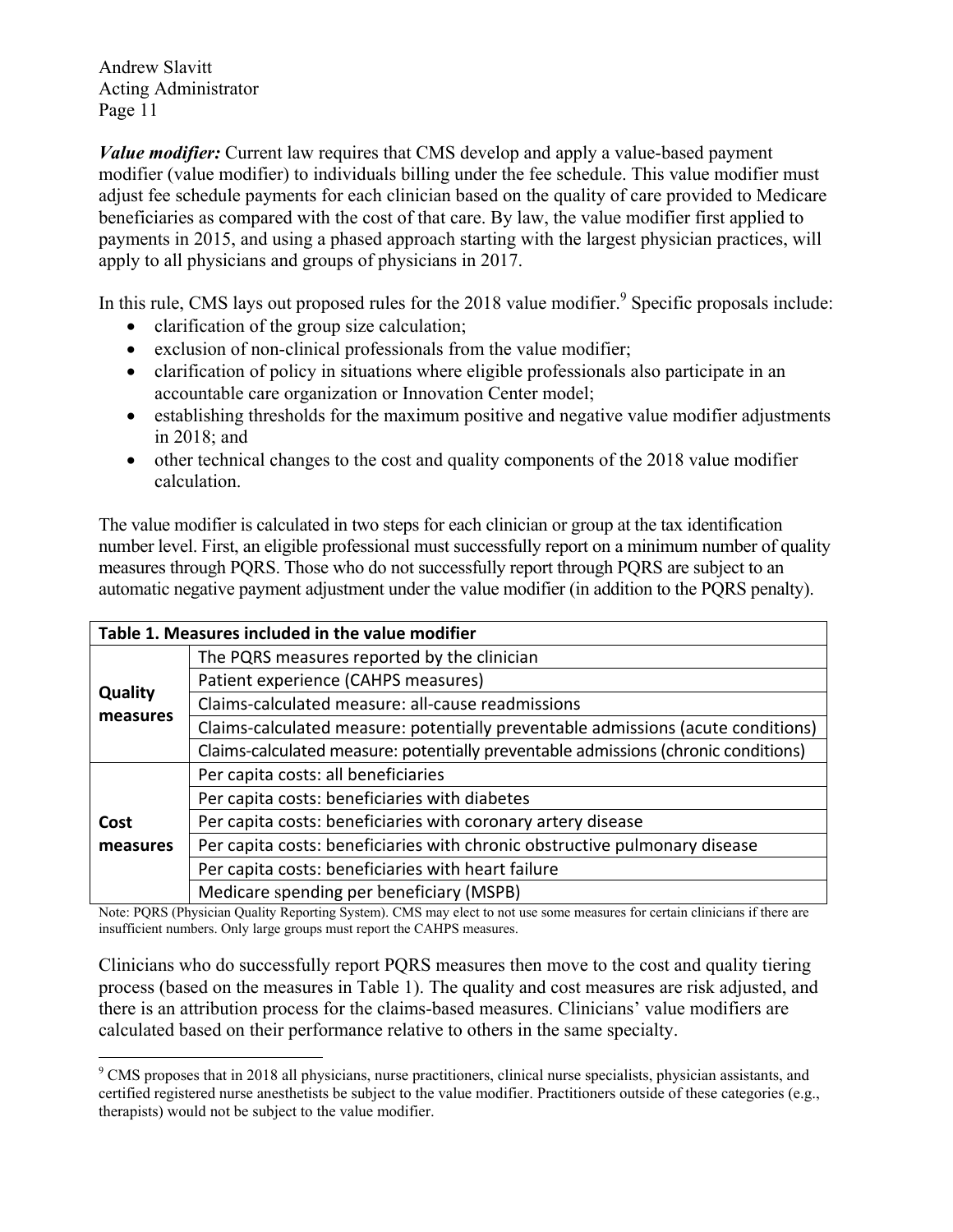| Table 2. Maximum value modifier payment adjustments, 2018 |                    |             |                    |                 |  |  |
|-----------------------------------------------------------|--------------------|-------------|--------------------|-----------------|--|--|
|                                                           |                    | Low quality | Average<br>quality | High<br>quality |  |  |
| Physicians, NPs, PAs, CNSs,                               | Low cost           | $0.0\%$     | $+2.0x$            | $+4.0x$         |  |  |
| and CRNAs in groups with                                  | Average cost       | $-2.0%$     | 0.0%               | $+2.0x$         |  |  |
| 10 or more eligible                                       | High cost          | $-4.0%$     | $-2.0%$            | 0.0%            |  |  |
| practitioners                                             | Didn't report PQRS | $-4.0%$     | $-4.0%$            | $-4.0%$         |  |  |
|                                                           | Low cost           | $0.0\%$     | $+1.0x$            | $+2.0x$         |  |  |
| Physicians, NPs, PAs, CNSs,                               | Average cost       | $-1.0%$     | 0.0%               | $+1.0x$         |  |  |
| and CRNAs in groups with<br>1-9 eligible practitioners    | High cost          | $-2.0%$     | $-1.0%$            | $-0.0%$         |  |  |
|                                                           | Didn't report PQRS | $-2.0%$     | $-2.0%$            | $-2.0%$         |  |  |

Note: NP (nurse practitioner), PA (physician assistant), CNS (clinical nurse specialist), CRNA (certified registered nurse anesthetist), PQRS (Physician Quality Reporting System). The amount of the total value modifier increase  $(x)$  will be calculated after the end of the performance period based on the penalties and downward adjustments. There is an additional payment adjustment of  $+1.0x$  for clinicians or groups with average or high quality who have an average beneficiary risk score in the  $25<sup>th</sup>$ percentile or higher.

In 2018, the maximum value modifier payment adjustment will vary by group size, and there is also an additional payment increase for clinicians or groups who treat higher-severity patients (Table 2). The value modifier is budget neutral overall, and so the maximum increase for the highest-performing clinicians or groups will be calculated from the total penalties and downward adjustments.

*The Merit-Based Incentive Payment System:* The Medicare Access and CHIP Reauthorization Act of 2015 (MACRA) makes a number of significant changes to the quality programs for physicians and other health professionals. In addition to repealing the sustainable growth rate, it establishes two paths for statutory updates for providers billing under the fee schedule. Under the first path, providers who participate in a qualifying alternative payment model (APM) would be eligible for bonuses from 2019 through 2024 and higher updates thereafter.

Under the second path, the FFS path, providers who do not sufficiently participate in a qualifying APM would receive no updates between 2020 and 2025 and a lower update thereafter than those on the APM path. Providers on the FFS path would also be subject to a new Merit-Based Incentive Payment System (MIPS). The MACRA legislation would phase out the individual PQRS, value modifier, and eHR adjustments in 2018, but it allows CMS to retain the measurement process for use in the MIPS.

CMS would assess the performance of clinicians under the MIPS in four categories: quality, resource use, clinical practice improvement activities, and meaningful use of certified eHR technology. Each MIPS-eligible professional would receive a composite score, using weights specified in the statute for each category. Each professional's MIPS score would be measured against a performance threshold and would result in an upward, downward, or neutral adjustment to their payments. The maximum MIPS payment adjustment is established in the law (Table 3).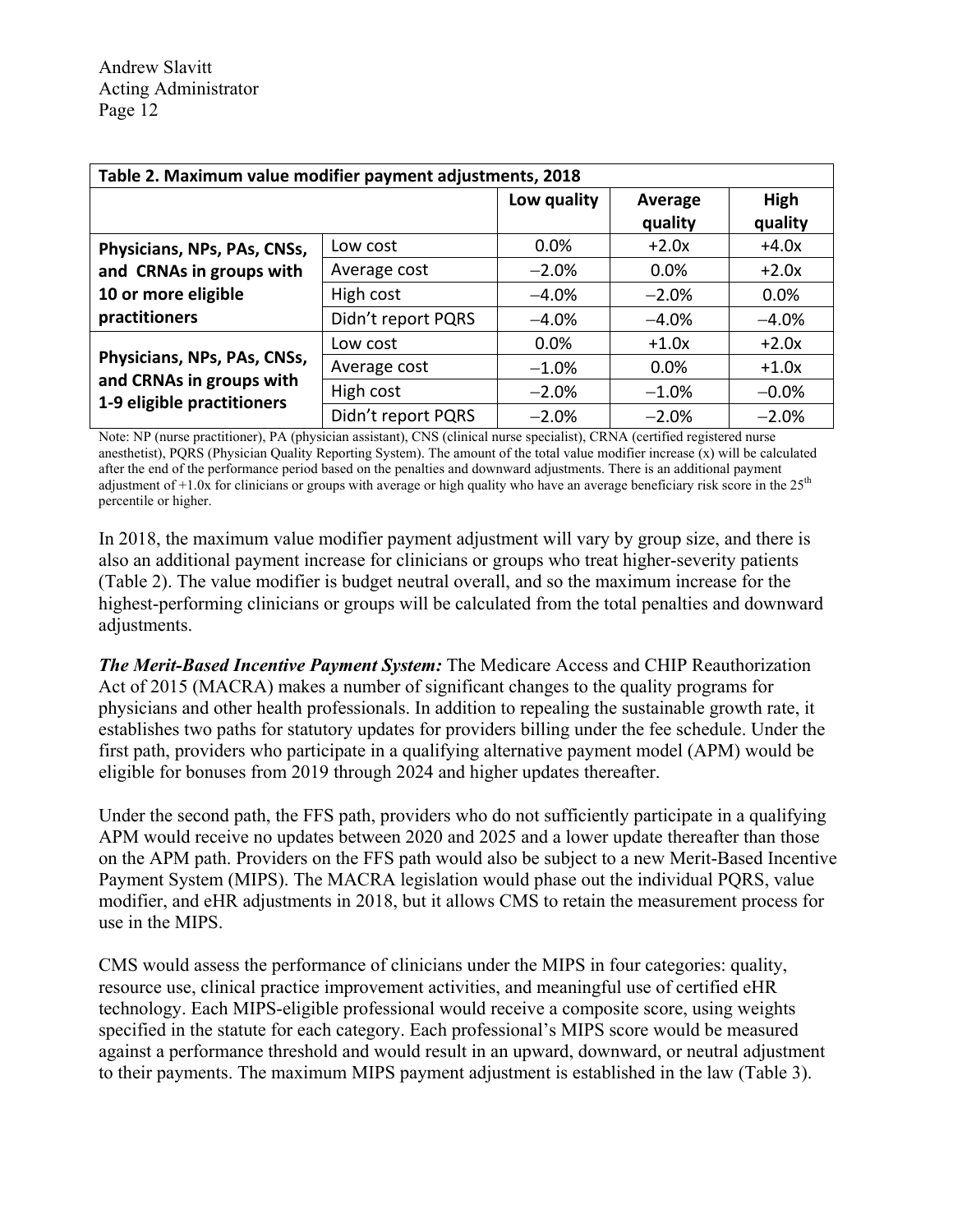These basic MIPS adjustments are to be budget neutral. There is also an additional appropriation for eligible professionals who perform in the highest tier of performance.

| Table 3. Maximum payment adjustment under the Merit-Based Incentive Payment System<br>(MIPS) |    |  |  |  |
|----------------------------------------------------------------------------------------------|----|--|--|--|
| 2019                                                                                         | 4% |  |  |  |
| 2020                                                                                         | 5% |  |  |  |
| 2021                                                                                         | 7% |  |  |  |
| 2022 and later                                                                               | 9% |  |  |  |

#### *Comment*

1

The Commission appreciates the work that CMS has put into developing the various quality systems for clinicians. CMS in particular has made a concerted effort to synchronize reporting methods and measures across its programs—eHR, PQRS and value modifier. CMS has made significant strides in ensuring that most provider specialties have PQRS measures they can report and a range of ways to report.

We also appreciate the conceptual difficulty in developing systems of quality and resource use measurement for individual clinicians. Measurement of clinician performance is complex and complicated by the difficulty of attributing outcomes to clinician activities and the need for appropriate risk adjustment. A further complication is the reliability of quality measurement at the individual clinician level. Outcomes measures are more likely to reflect meaningful differences to patients, but these types of measures have poor reliability at the individual provider level. On the other hand, it is relatively straightforward for the program to measure processes of care, but these are less meaningful to patients and can reinforce the incentive to "do more services" inherent in FFS.

Consequently, the complexity of Medicare's resulting quality measurement systems for clinicians cannot be overstated. Clinicians can report PQRS measures using six different methods, and presently there are around 300 PQRS measures. Further adding to the challenge is the requirement for CMS to develop an individual value modifier for nearly every single clinician billing under the fee schedule. In the first year of the value modifier, among those groups who did elect cost and quality tiering, CMS reported that 75 percent were assessed as average.<sup>10</sup>

It is unlikely that a system with this level of complexity will be effective at signaling high or low performance to the public and will not provide clinicians with the information that they need to improve their performance.

In previous comment letters and reports, the Commission has taken the view that this complexity is an indication that the efforts required to assess the performance of individual clinicians and redistribute payments across them may not be worth the resources and effort required.

<sup>10</sup> Centers for Medicare & Medicaid Services, Department of Health and Human Services. 2015. *2015 Value-Based Payment Modifier Program experience report.* Baltimore, MD: CMS.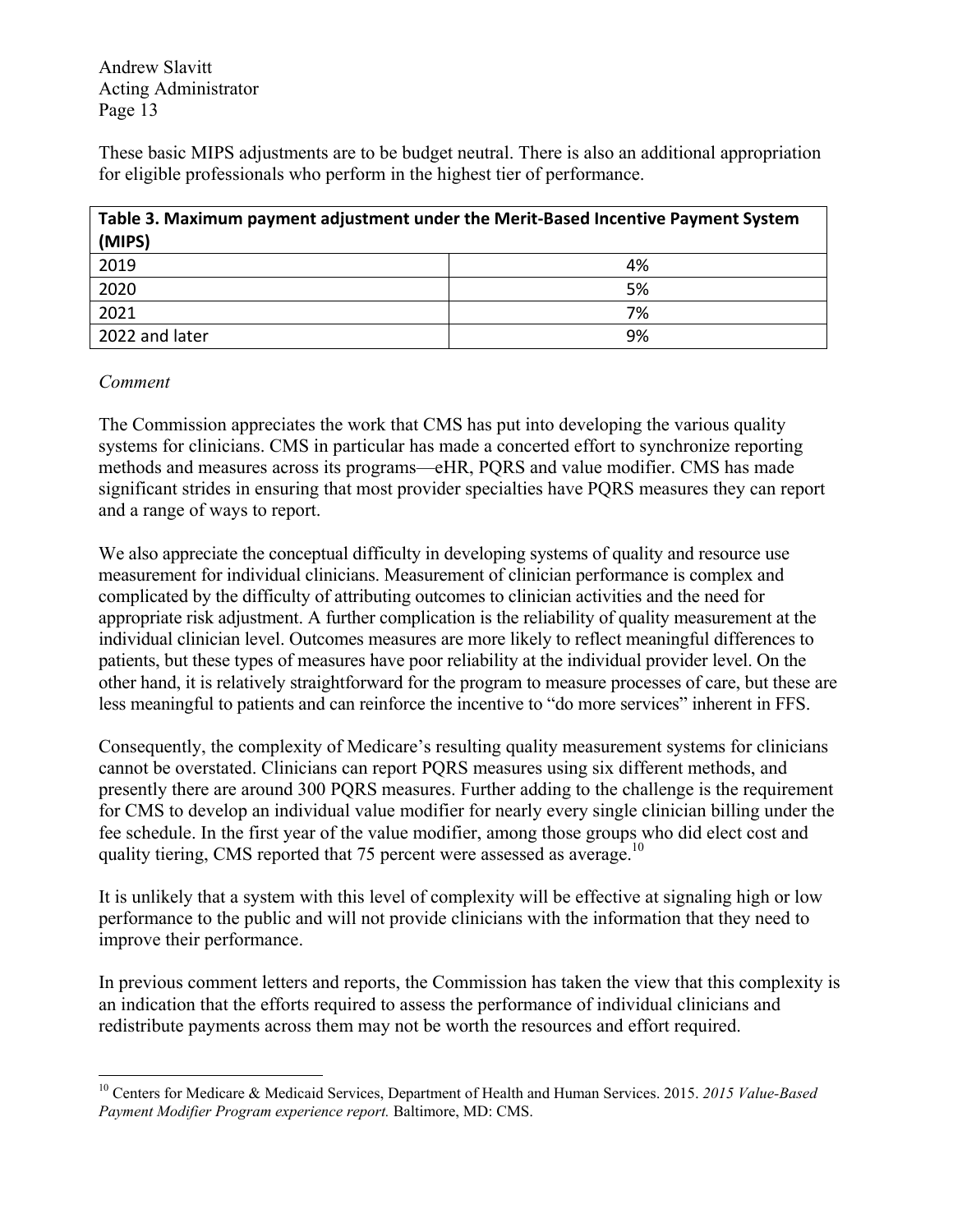The enactment of the MACRA legislation provides an opportunity to pause and reset expectations for Medicare's ability to assess clinician performance at the individual level. Consolidating the three clinician-level adjustments (eHR, PQRS, and value modifier) into one assessment system, which MACRA does, is a first step. We would urge CMS to not just rebuild the new MIPS assessment system on top of the existing PQRS measures and value modifier structure.

For clinicians who organize into or join groups that assume clinical and financial accountability for their patients, the Commission supports assessing performance on the basis of a small number of measures primarily focused on outcomes (such as potentially avoidable hospital admissions, emergency department visits, and readmissions) as discussed in our June 2014 Report to the Congress. But these population-based outcome measures might not be appropriate for adjusting FFS Medicare payments for services obtained from providers who have not explicitly agreed to be responsible for a population of beneficiaries.

So how can the program move forward? One option, foreshadowed by CMS's experience with the value modifier, is that the Medicare FFS program may only be able to identify extreme outliers in terms of cost or quality performance. No matter the level of effort applied, the national Medicare program is unlikely to develop a system that can classify more than a minority of clinicians as being significantly different than their peers.

A performance measurement framework like the MIPS could be a method for identifying these extreme and persistent outliers, for whom a payment adjustment might be appropriate. This approach may represent the most that can be achieved in terms of assessing performance for individual clinicians who are not organized into larger entities.

Adopting a streamlined approach to the quality measurement system for clinicians will allow a more rational use of resources and effort for both CMS and providers and, in our view, would not result in a degradation of quality. With such a streamlined approach, CMS could then turn its attention to other models of payment, such as the administration of the alternative payment model provisions of the law, where groups of providers could assume financial and clinical risk for patients and be assessed on a few key outcome measures.

# **MACRA: Alternative payment models**

In the NPRM, CMS has stated its intent to issue a request for information (RFI) as it develops policies on APMs. The questions in the RFI will include topics such as the criteria for assessing physician-focused payment models and the definition of nominal financial risk for eligible APM entities, among many others. In the NPRM, CMS also asks for comments on approaches to implementing any of the topics and comments on any other related concerns.

# *Comment*

Beginning in 2019, eligibility for the 5 percent bonus for physicians and other health professionals will be contingent on participation in an APM. Thus, there will be great interest in the definition of those entities and what constitutes participation. The Commission will likely comment, in some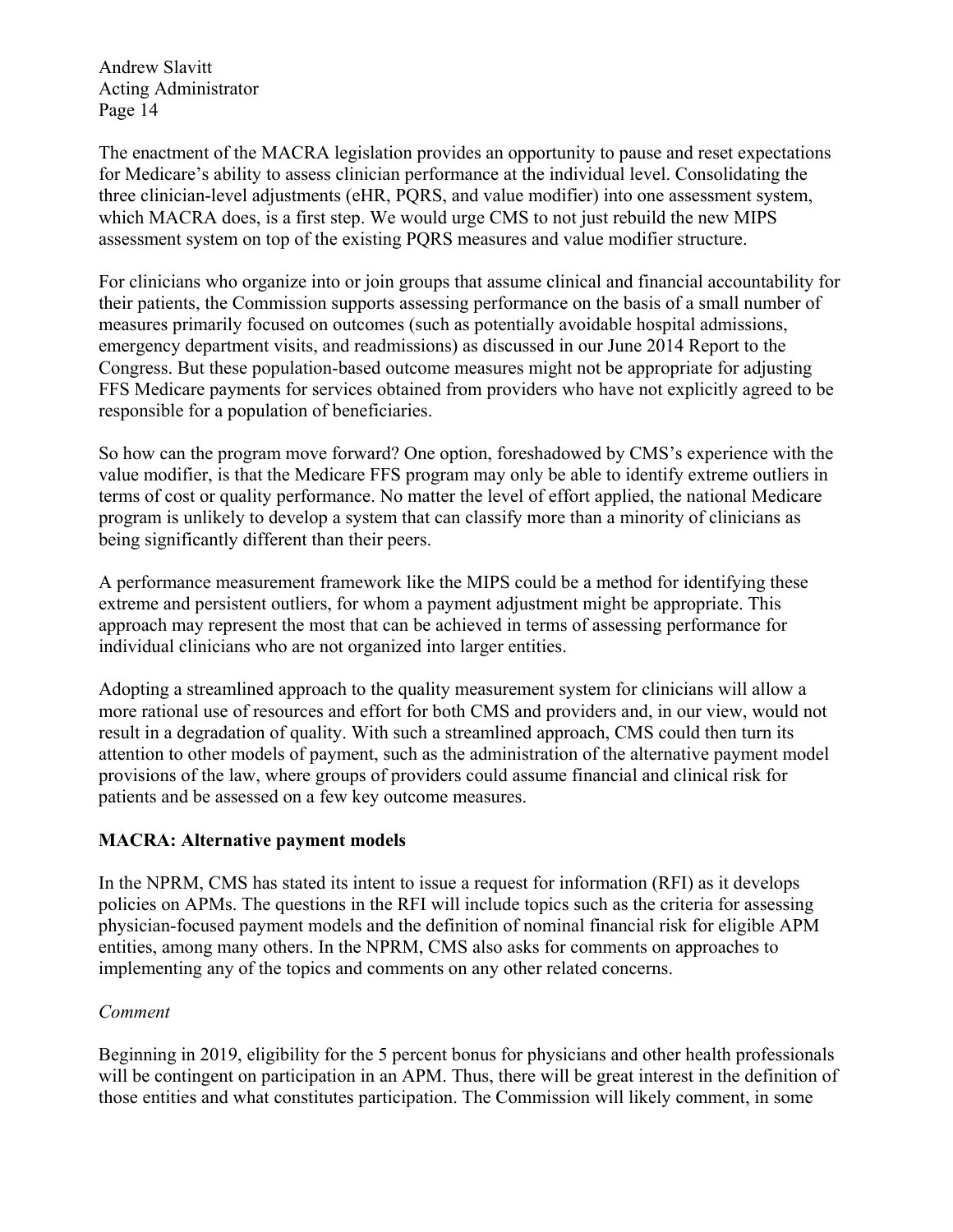detail, on the topics that will be raised in the RFI and future rulemaking. At this point we limit ourselves to outlining some key policy considerations and a potential direction. Relevant questions include:

- Will the 5 percent bonus be sufficient to move providers out of FFS, or are other incentives such as regulatory relief in APMs needed?
- Will pressure in FFS be needed to move providers toward APMs?
- How large does the population served by the APM need to be to detect meaningful improvements?
- How can we ensure that measures used to assess APM performance are robust enough to detect changes and be understandable by clinicians?
- How should the program be set up to minimize the burden on providers and simplify administration by CMS?
- How should beneficiaries share in savings through APMs?
- How can the level of risk be sufficient to motivate change but not so great as to threaten clinician viability?
- How can the program ensure that the same savings are not shared multiple times, putting the financial status of the trust fund at risk?

CMS's decisions on these key policy questions will need to be considered in the context of both current technical limitations as well as the state of development of potential APMs.

An ideal model could incorporate the following elements:

- The APM is at risk for each beneficiary's total spending (Parts A, B and potentially D);
- There is a central APM entity that assumes the risk and can be identified;
- The risk is two-sided and sufficiently large to motivate improvement, and providers get regulatory relief;
- The APM is responsible for a large enough number of beneficiaries to ensure that CMS can detect changes in spending or quality with some certainty;
- The APM can be categorized as a standardized type of alternative payment model (so that CMS can certify groups of APMs as a class, rather than individually);
- Beneficiaries are attributed to only one APM; and
- The risk to the taxpayer and beneficiaries of excess spending is minimized.

This description is not intended to preclude other options; the Commission plans to consider a wide range of approaches. However, given the limits on current measurement techniques and the current status of development of APMs, we will be looking for a strong justification to move off of the elements described above. Further issues include the robustness of risk adjustment and the nature of the contract between CMS and the APM entities. The Commission looks forward to assisting CMS and the Secretary in working through these issues in the RFI and in future rule making.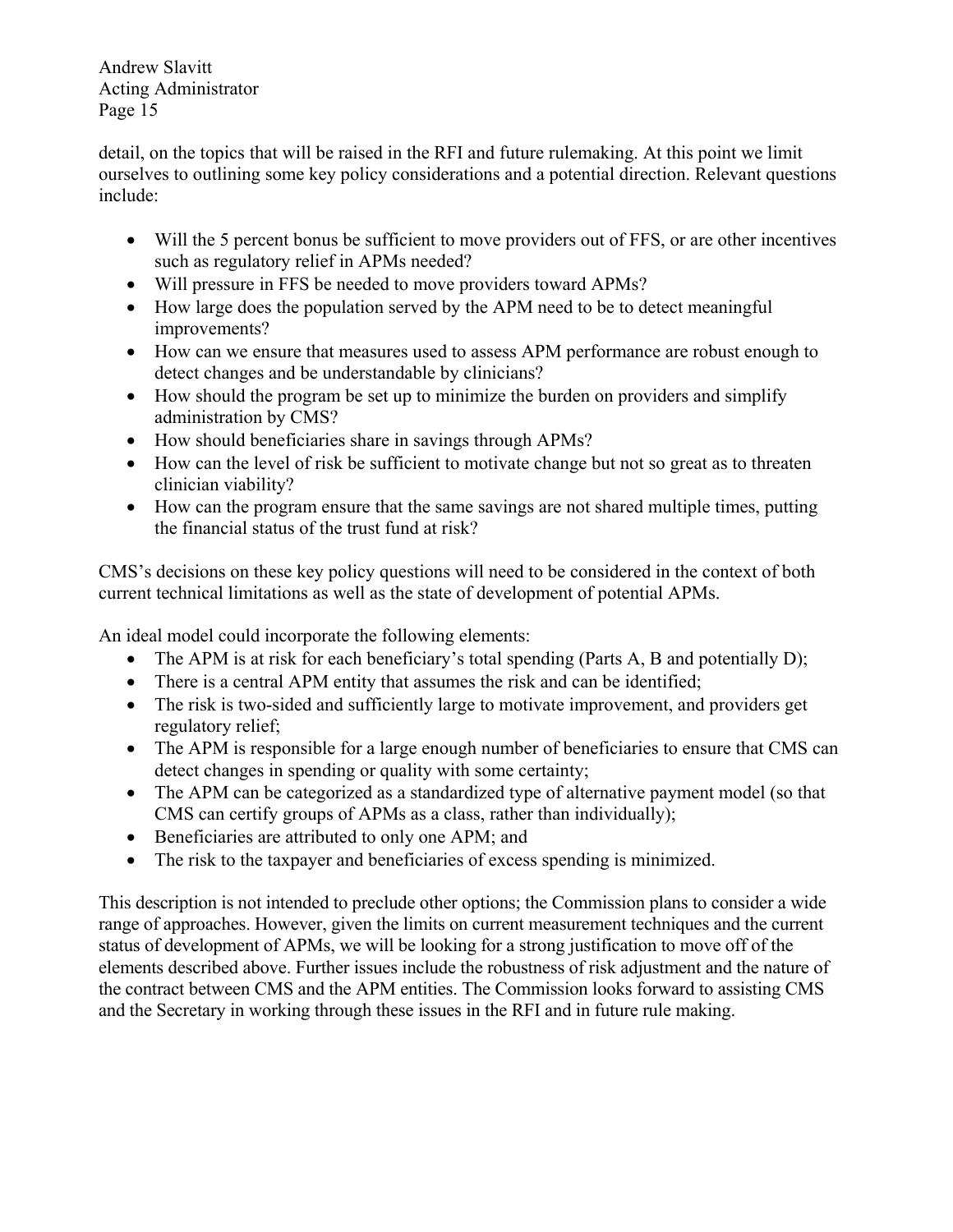#### **Physician self-referral updates**

MACRA requires the Secretary, in consultation with the Office of Inspector General (OIG), to submit a report to the Congress on options for amending fraud and abuse laws and regulations to permit shared savings or gainsharing arrangements. The report must describe how these options would address accountability, transparency, and quality, including how best to limit incentives to reduce or limit medically necessary care. In addition, the Secretary, in consultation with the OIG, is required to submit a report to the Congress on the applicability of fraud and abuse laws to alternative payment models.

To inform these two reports, and to aid CMS in determining whether additional rulemaking or guidance is desirable, CMS asks for comments regarding the impact of the physician self-referral law on health care delivery and payment reform. Among other questions, CMS asks whether there is a need for new exceptions to the self-referral law to support shared savings or gainsharing arrangements.

#### *Comment*

There are three potential legal barriers to gainsharing (or shared accountability) arrangements: the physician self-referral law; the civil monetary penalty (CMP) provision in the Social Security Act, which prohibits hospitals from offering physicians financial incentives to reduce services to Medicare patients; and the anti-kickback statute. The Commission has recommended that the Congress grant the Secretary the authority to allow gainsharing arrangements between physicians and hospitals with safeguards to ensure that cost-saving measures do not reduce quality or influence physician referrals.<sup>11</sup> Under gainsharing, physicians and hospitals agree to share savings from changes to clinical care in the hospital, which encourages cooperation among providers in reducing internal hospital costs and Medicare spending and improving quality.

MACRA changed the CMP provision to allow hospitals to offer physicians financial incentives to reduce or limit medically unnecessary services to Medicare patients (previously, this provision prohibited hospitals from offering physicians financial incentives to reduce or limit *any* services to Medicare patients). This change makes it easier for the Secretary to allow gainsharing arrangements. However, the physician self-referral law—which prohibits physician referrals to a hospital with which the physician has a financial relationship unless that relationship fits within an exception—may prohibit certain types of gainsharing arrangements. Therefore, the Commission supports the development of a new exception to the self-referral law that would allow gainsharing arrangements with appropriate protections for patients and the Medicare program. In addition, the OIG should develop a safe harbor to the anti-kickback statute for gainsharing arrangements.

# **Conclusion**

The Commission appreciates the opportunity to comment on the important policy proposals crafted by the Secretary and CMS. We also value the ongoing cooperation and collaboration between

<sup>1</sup> <sup>11</sup> Medicare Payment Advisory Commission. 2005. *Report to the Congress: Physician-owned specialty hospitals.* Washington, DC: MedPAC.